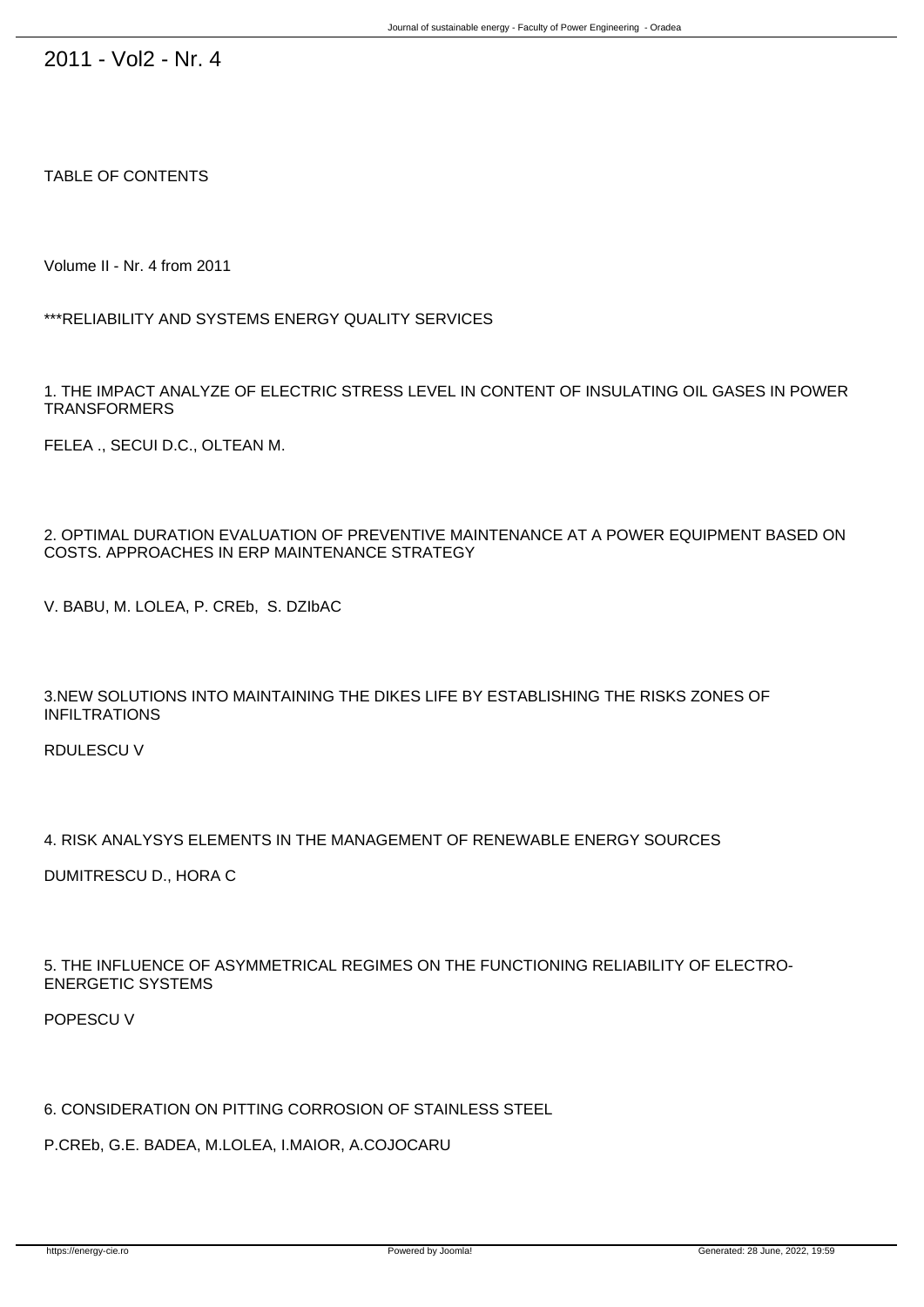\*\*\*RENEWABLE SOURCES OF ENERGY. SUSTAINABLE ENERGY TECHNOLOGIES

7. BEST AVAILABLE TECHNOLOGY AND SUSTAINABLE DEVELOPMENT – FEATURES FOR THE LIGHTING DESIGN ALBU H., BEU D., POP FL

8. ECONOMIC IMPLICATIONS OF POLLUTION PREVENTION OF GEOTHERMAL WASTEWATER DISCHARGES IN THE PERIMETER OF ORADEA (NORTHWESTERN ROMANIA

C-LBUREAN R., ROBA C.

## 9. EFFICIENCY IMPROVEMENT OF THE HYDRO POWER LAKES CAPACITY BY COMBAT THE EXCEED DEVELOPED VEGETATION

R-DULESCU V.

10. HEAT TRANSFER PROBLEMS IN AN ENERGY EFFICIENT BUILDING

IANC-U M.

11. THE DYNAMICS ANALYSIS OF A HYDRO AGGREGATE

VERES M., TURCAN R.

## 12. CRITICAL ANALYSIS OF VIBRATIONS SOURCES OF HYDRO AGGREGATES IN OPERATING REGIME

VERES M., TURCAN R.

## 13. ANALYSIS OF GEOTHERMAL ENERGY UTILISATION IN LÉTAVÉRTES

CSÕKI I.\*, KALMÕR F.Â

13b. ESTIMATION THE RESERVOIR TEMPERATURE BY USING THE SILICA- ENTHALPHY MODEL OF GEOTHERMAL WATER RESULTING FROM FOUR WELLS SITUATED IN THE WEST ROMANIA

SEBESAN M., BADEA G.E., SEBESAN R., STANASEL O., SETEL A.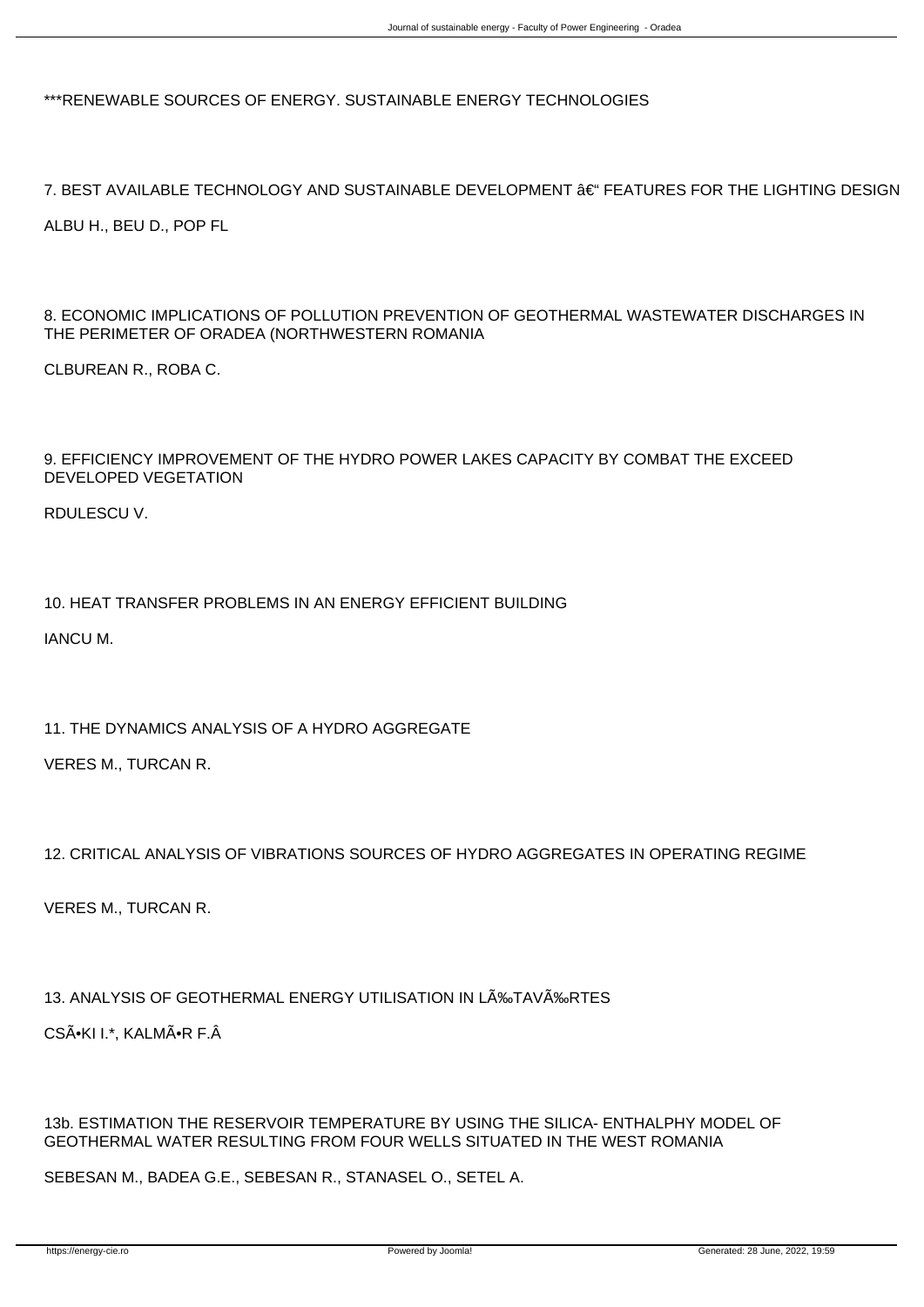14. PRELIMINARY STUDIES CONCERNING ELECTRICITY GENERATION IN MICROBIAL FUEL CELLS

MAIOR I., COJOCARU A., V IREANU D.I., BADEA G.A E., C PR RESCU S.

15. SOLUTIONS FOR CONNECTING OFFSHORE WIND FARMS TO THE GRID COROIU N.

16. PRE-DRYING AND DRYING INSTALATION OF WOOD MATERIAL AND BERRIES

SETEL A., ANTAL C.

17. OPTIMAL ENERGY STORAGE CAPACITY FOR A GRID CONNECTED HYBRID WIND-PHOTOVOLTAIC GENERATION SYSTEM

VUC GH., BORLEA I., JIGORIA-OPREA D., VINTAN M.

18. A RECURRENT NEURAL NETWORK APPROACH FOR SHORT-TERM WIND POWER PREDICTION

ALBU R-ZVAN-D.\*, POPENbIU-VL-DICESCU F.\*, KALMUCHI G.

Â

\*\*\*EVOLUTION OF POWER ELECTRIC SYSTEMS TRANSPORT AND DISTRIBUTION. ENERGY SYSTEM'S PERFORMANCE

19. TRANSMISSION EXPANSION PLANNING. CASE SSTUDY FOR THE ROMANIAN POWER SYSTEM KILYENI ST., BARBULESCU C., POP D., CRISTIAN D., SOLOMONESC FL.

20. CONTINGENCY  $A \in \mathcal{C}$  CONSTRAINED CONGESTION MANAGEMENT TRANSMISSION COST ALLOCATION POP O., BARBULESCU C., KILYENI ST.

21. ESTIMATION OF POWER CABLES MAGNETIC FIELDS IN MINE TUNNELS

NEAMT L., HORGOS M., CHIVER O., ERDEI Z.